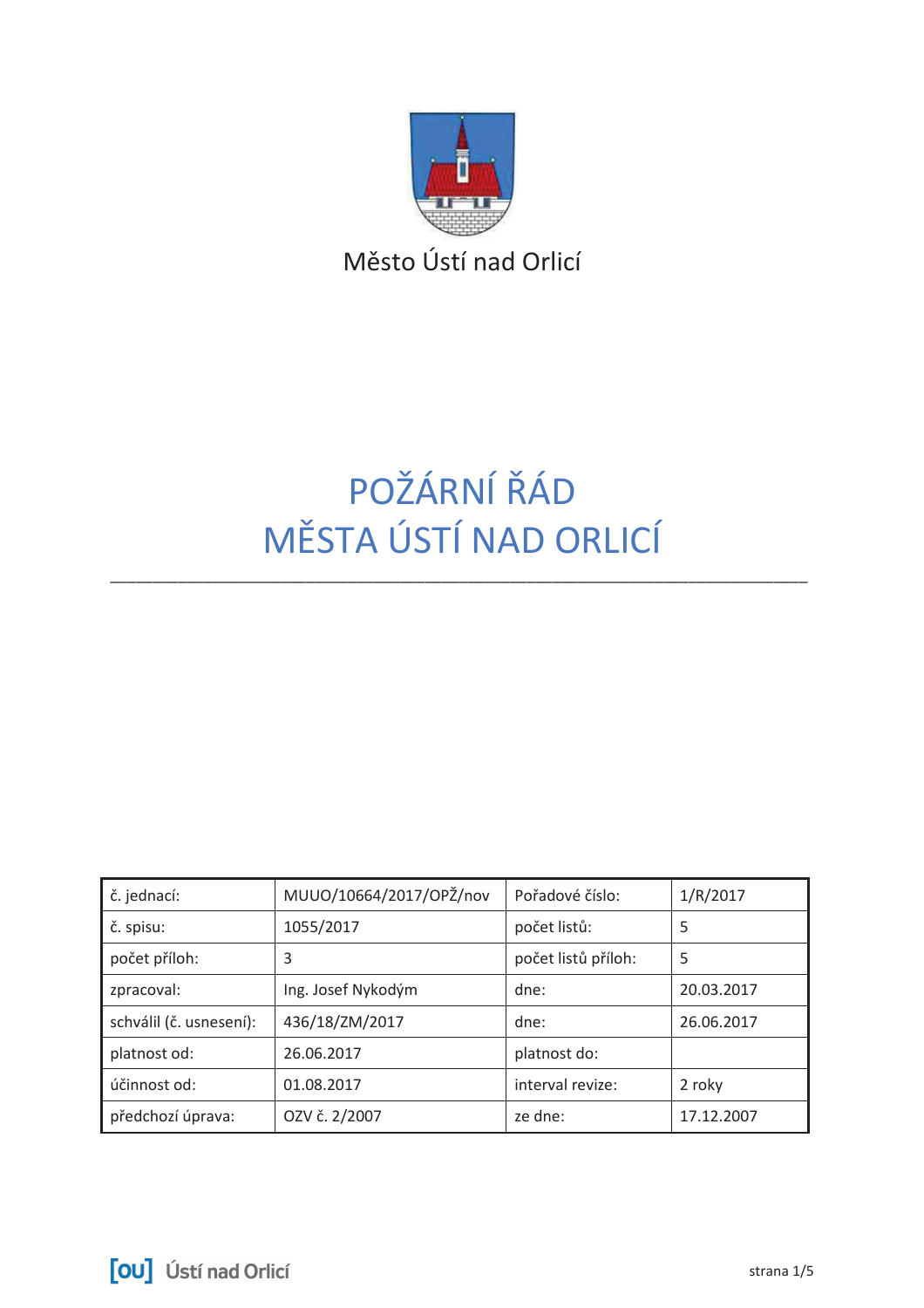V souladu s ustanovením § 29 zákona č. 133/1985 Sb., o požární ochraně, ve znění pozdějších předpisů (dále jen "zákon o požární ochraně"), a § 15 odst. 1 nařízení vlády č. 172/2001 Sb., k provedení zákona o požární ochraně, ve znění nařízení vlády č. 498/2002 Sb., vydává město Ústí nad Orlicí jako součást dokumentace požární ochrany obce, tento Požární řád města Ústí nad Orlicí (dále jen "požární řád"):

> T. ÚVODNÍ USTANOVENÍ

Požární řád upravuje organizaci a zásady zabezpečení požární ochrany města Ústí nad Orlicí.

### $\mathbf{H}$

# VYMEZENÍ ČINNOSTI OSOB POVĚŘENÝCH ZABEZPEČOVÁNÍM POŽÁRNÍ **OCHRANY V OBCL**

- 1) Ochrana životů, zdraví a majetku občanů před požáry, živelními pohromami a jinými mimořádnými událostmi na území města Ústí nad Orlicí (dále jen "města") je zajištěna jednotkami sboru dobrovolných hasičů obce (dále jen " jednotky SDH") podle čl. 4 a dále jednotkami požární ochrany uvedenými v příloze č. 1.
- 2) K zabezpečení úkolů na úseku požární ochrany město v samostatné působnosti pověřuje následující osoby výkonem monitoringu úrovně požární ochrany ve městě a výkonem dalších činností v rozsahu:
	- a) Útvar krizového řízení městského úřadu, který:
		- · koordinuje plnění povinností na úseku požární ochrany v rámci Městského úřadu Ústí nad Orlicí – v objektech Sychrova 16, Mírové nám. Čp. 7 a Dělnická 1405,
		- organizuje preventivně výchovnou činnost,
		- · komplexně zabezpečuje činnost, materiálně technické vybavení, odbornou a zdravotní způsobilost členů jednotek SDH.
	- b) Velitele jednotek SDH (viz. čl. 4), kteří:
		- · odpovídají zřizovateli za připravenost jednotky,
		- · odpovídají za funkčnost a úplnost přidělených věcných prostředků (revize, servis,...),
		- · řídí, organizují a ověřují odbornou přípravu jednotky SDH,
		- · komplexně řídí činnost jednotky SDH,
		- · podílí se na preventivně výchovné činnosti města.
- 3) O úrovni požární ochrany ve městě předkládají výše uvedené osoby zprávu starostovi města minimálně 1 x za 12 měsíců (jednání Bezpečnostní rady).
- 4) K zabezpečení úkolů na úseku požární ochrany jsou dále pověřeny tyto orgány města:
	- a) zastupitelstvo obce projednáním stavu požární ochrany ve městě vždy po závažné mimořádné události mající vztah k požární ochraně v obci,
	- b) starosta prováděním pravidelných kontrol dodržování předpisů požární ochrany města.

**[OU]** Ústí nad Orlicí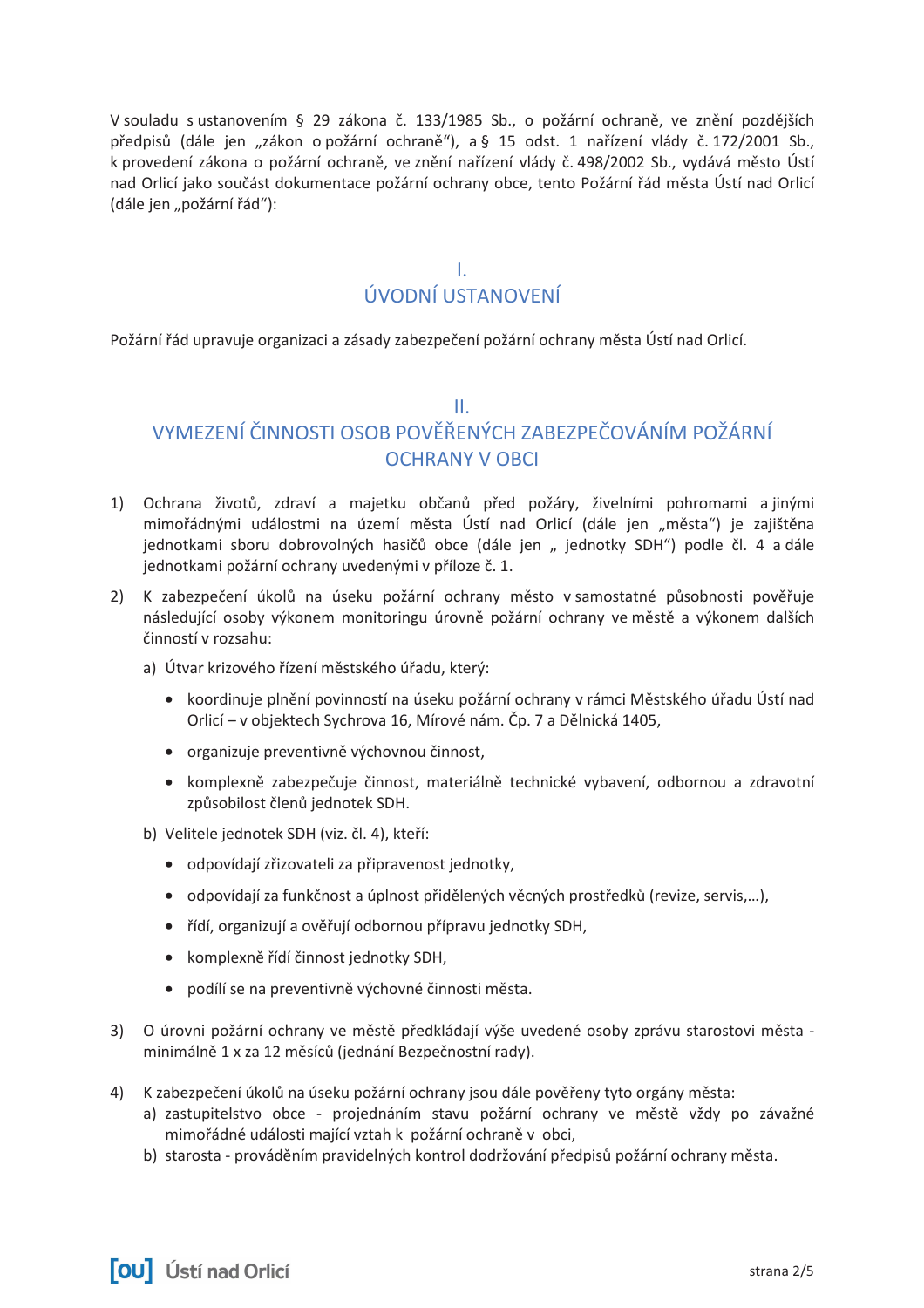$III.$ 

# PODMÍNKY POŽÁRNÍ BEZPEČNOSTI PŘI ČINNOSTECH, V OBJEKTECH NEBO V DOBĚ ZVÝŠENÉHO NEBEZPEČÍ VZNIKU POŽÁRU SE ZŘETELEM NA MÍSTNÍ **SITUACI**

1) V době zvýšeného nebezpečí vzniku požáru se postupuje dle účinného Nařízení Pardubického kraje, kterým se stanoví podmínky k zabezpečení požární ochrany v době zvýšeného nebezpečí vzniku požáru.

### $IV.$

## ZPŮSOB NEPŘETRŽITÉHO ZABEZPEČENÍ POŽÁRNÍ OCHRANY

- 1) Přijetí ohlášení požáru, živelní pohromy či jiné mimořádné události na území města je zabezpečeno systémem míst, odkud lze hlásit požár (viz. čl. 7),
- 2) Ochrana životů, zdraví a majetku občanů před požáry, živelními pohromami a jinými mimořádnými událostmi v katastru města je zabezpečena jednotkami požární ochrany uvedenými v čl. 5 a v příloze č. 1.

### $V_{\cdot}$

# JEDNOTKY SBORU DOBROVOLNÝCH HASIČŮ OBCE, KATEGORIE, POČETNÍ STAV. **VYBAVENÍ**

- 1) Město Ústí nad Orlicí zřídilo jednotky SDH, jejíž kategorie, početní stav a vybavení jsou uvedeny v příloze č. 1 tohoto požárního řádu.
- 2) Členové jednotky SDH se při vyhlášení požárního poplachu dostaví ve stanoveném čase do příslušné požární zbrojnice nebo na jiné místo, stanovené velitelem jednotky.

### $VI.$

# PŘEHLED O ZDROJÍCH VODY PRO HAŠENÍ POŽÁRŮ A PODMÍNKY JEJICH TRVALÉ POUŽITEI NOSTI

- 1) Vlastník nebo uživatel zdrojů vody pro hašení požárů je povinen tyto udržovat v takovém stavu, aby bylo umožněno použití požární techniky a čerpání vody pro hašení požárů<sup>1</sup>.
- 2) Město stanovuje zdroje vody pro hašení požárů a další využitelné zdroje pro čerpání požární vody v příloze č. 3:
- 3) Město zpracovává a udržuje v aktuálním stavu plánek obce s vyznačením zdrojů vody pro hašení požárů, čerpacích stanovišť pro požární techniku a vhodného směru příjezdu/příjezdové komunikace, který v jednom vyhotovení předává jednotce požární ochrany uvedené v čl. 2 a jednotce HZS Pardubického kraje.

<sup>&</sup>lt;sup>1</sup> § 7 odst. 1 zákona o požární ochraně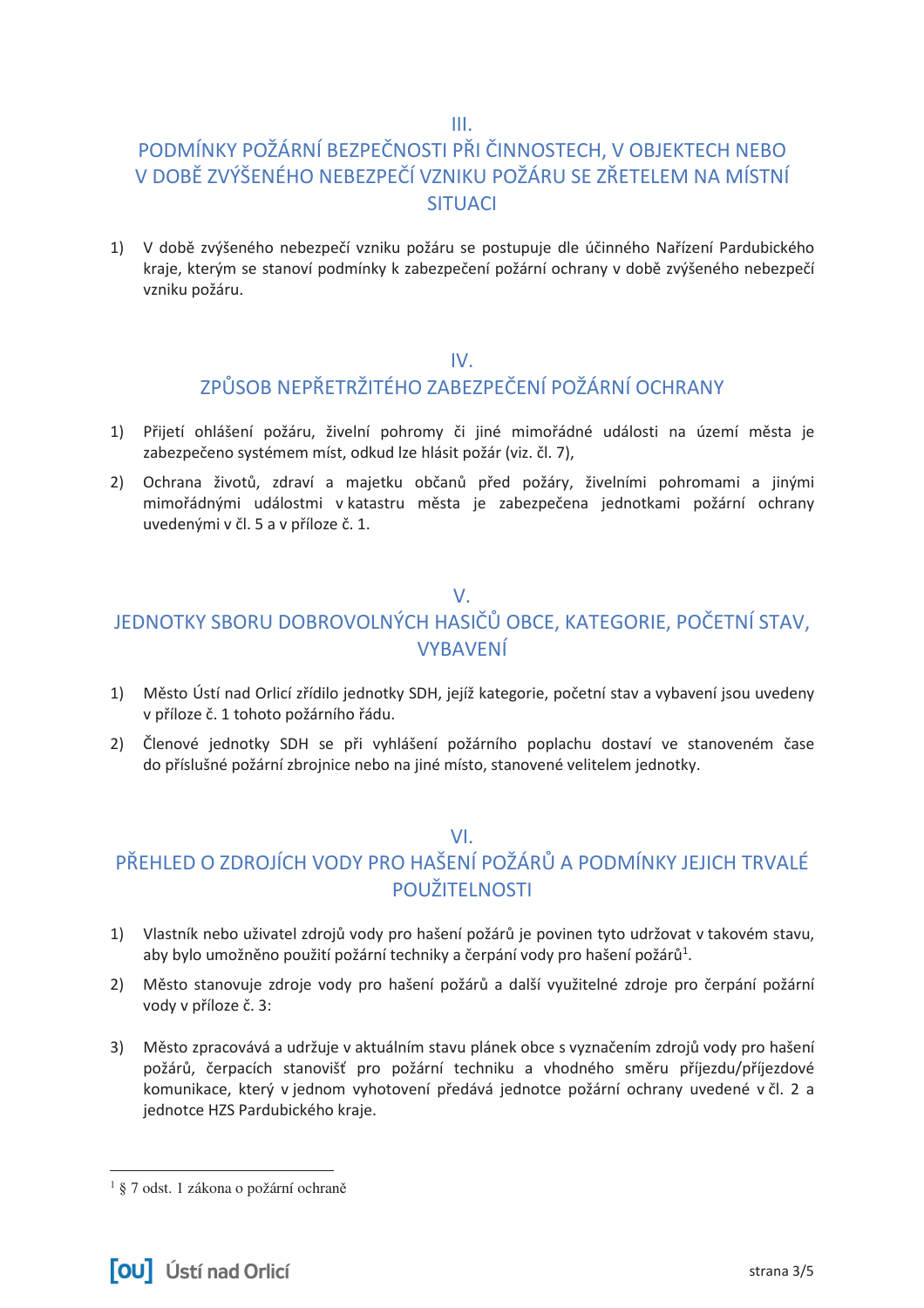VII.

# SEZNAM OHLAŠOVEN POŽÁRŮ A DALŠÍCH MÍST, ODKUD LZE HLÁSIT POŽÁR A ZPŮSOB JEJICH OZNAČENÍ

- Úkoly ohlašovny požáru jsou ve městě plněny jiným způsobem. Město zřizuje místa, odkud lze  $1)$ hlásit požár, živelní pohromy či jiné mimořádné události:
	- a) služebna Městské policie Ústí nad Orlicí, Kostelní 18, 562 24 Ústí nad Orlicí
		- · pevná linka (tísňové volání) 156 · pevná linka +420 465 514 265  $\bullet$  mobil +420775736587 · dostupnost stálá služba
	- b) požární stanice HZS, Hylváty 5, 562 03 Ústí nad Orlicí
		- · pevná linka 150
		- · dostupnost stálá služba; při výjezdu bez stálé služby
	- c) velitelé jednotek SDH

| • Ústí nad Orlicí I | 777 736 333 |
|---------------------|-------------|
| • Černovír          | 723 350 436 |
| • Hylváty           | 777 736 792 |
| • Knapovec          | 777 736 793 |
| • Dostupnost        | omezeně     |

2) Požáry lze hlásit prostřednictvím tísňové linky 150 nebo 112 na Krajské operační a informační středisko Hasičského záchranného sboru Pardubického kraje. Použití těchto telefonních linek je bezplatné. Pro tísňová volání je možno využít telefony pevných telefonních linek, mobilní telefony nebo síť veřejných telefonních stanic (telefonní automaty).

### **VIII** ZPŮSOB VYHLÁŠENÍ POŽÁRNÍHO POPLACHU

Vyhlášení požárního poplachu v obci se provádí:

- a) signálem "POŽÁRNÍ POPLACH", který je vyhlašován přerušovaným tónem sirény po dobu jedné minuty (25 sec. tón  $-10$  sec. pauza  $-25$  sec. tón),
- b) signálem "POŽÁRNÍ POPLACH", vyhlašovaným elektronickou sirénou (napodobuje hlas trubky, troubící tón "HO – ŘÍ", "HO – ŘÍ") po dobu jedné minuty (je jednoznačný a nezaměnitelný s jinými signály),
- c) v případě poruchy technických zařízení pro vyhlášení požárního poplachu se požární poplach v obci vyhlašuje obecním rozhlasem nebo dopravním prostředkem vybaveným audiotechnikou (megafon).

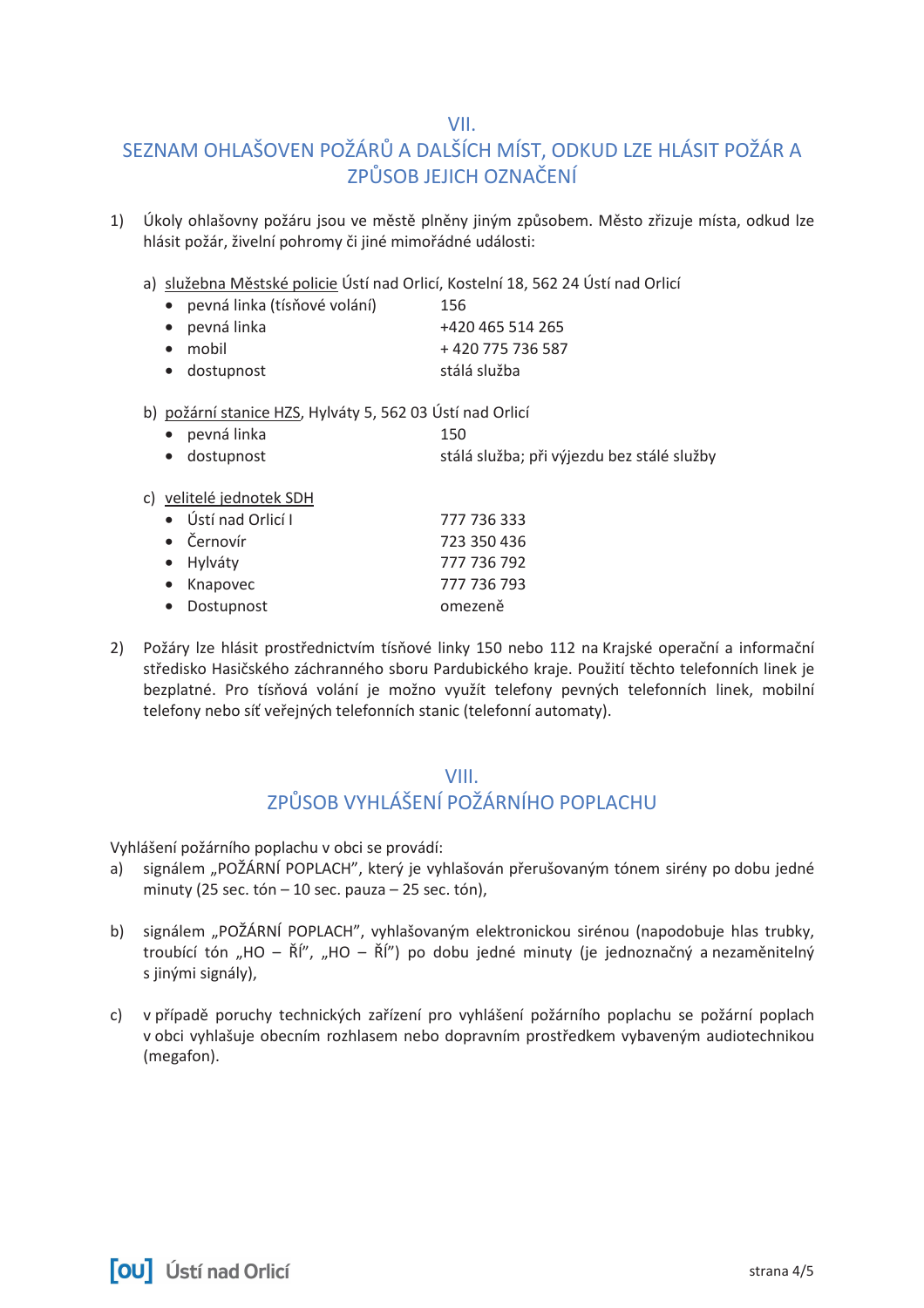### $IX$

# SEZNAM SIL A PROSTŘEDKŮ JEDNOTEK POŽÁRNÍ OCHRANY

Seznam sil a prostředků jednotek požární ochrany podle výpisu z požárního poplachového plánu Pardubického kraje je uveden v příloze č. 2 tohoto požárního řádu.

### $X_{-}$

# ZÁVĚREČNÁ USTANOVENÍ

1. Tento požární řád byl schválen usnesením ZM Ústí nad Orlicí č. 436/18/ZM/2017 ze dne 26.06.2017 a nabývá účinností dnem 01.08.2017.

2. Tento požární řád nahrazuje Obecně závaznou vyhlášku města Ústí nad Orlicí č. 02/2007 schválenou usnesením ZM Ústí nad Orlicí ze dne 17. 12. 2007.

V Ústí nad Orlicí dne 26.06.2017

Petr Hájek v.r. starosta

Jiří Preclík v.r. místostarosta

Ing. Michal Kokula v.r. místostarosta

Matouš Pořícký v.r. místostarosta

Přílohy:

- č. 1 Kategorie, početní stavy a vybavení jednotek SDH
- č. 2 Seznam sil a prostředků jednotek PO

č. 3 Přehled zdrojů požární vody

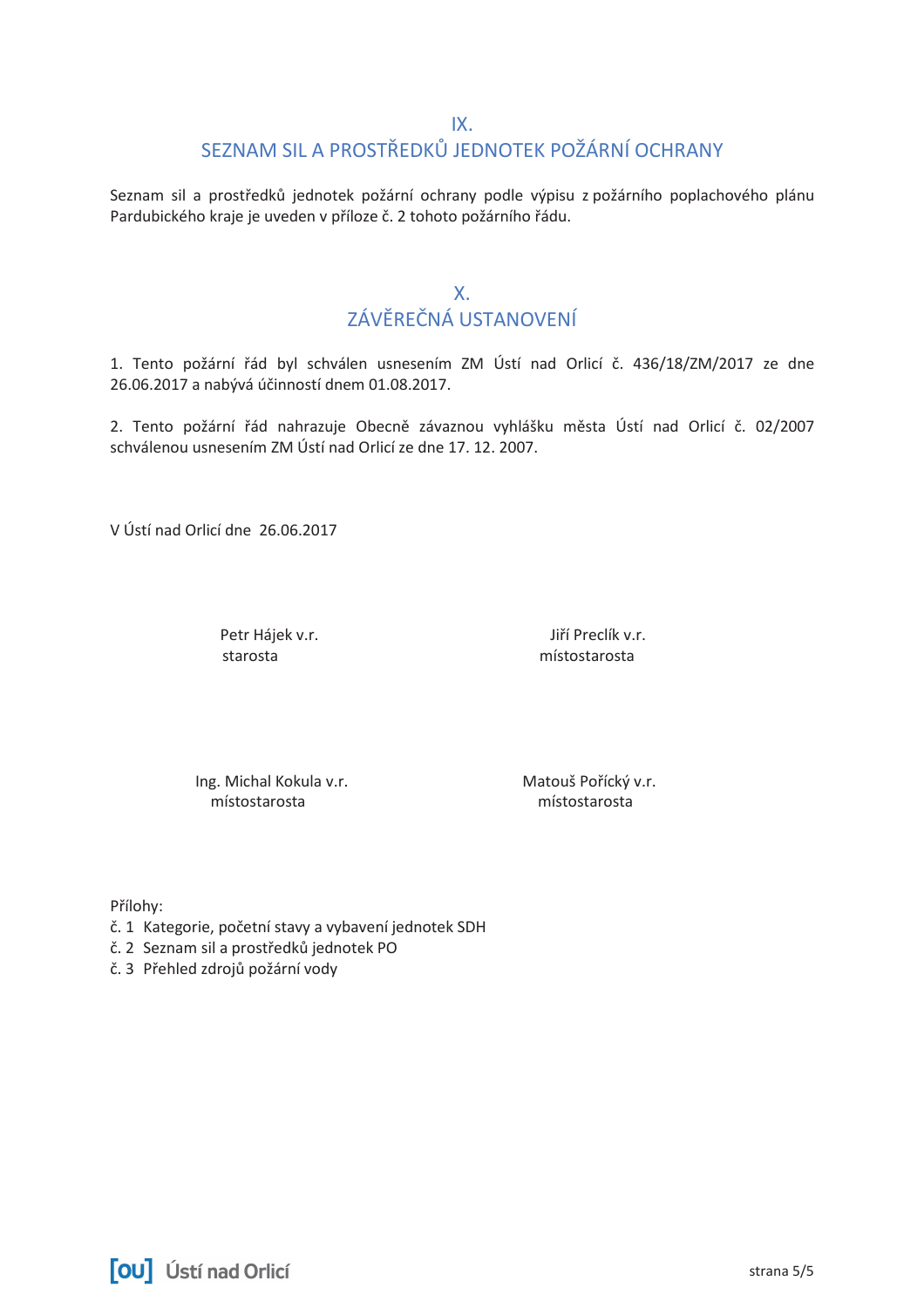# KATEGORIE, POČETNÍ STAV A VYBAVENÍ MĚSTEM ZŘÍZENÝCH **JEDNOTEK SDH**

| Název Jednotky SDH                                 | <b>Kategorie</b><br>Jednotky<br>požární<br>ochrany | Minimální početní<br>stav členů | Vybavení<br>(síly a prostředky)                   |
|----------------------------------------------------|----------------------------------------------------|---------------------------------|---------------------------------------------------|
| Jednotka SDH Ústí nad Orlicí-<br>Ústí nad Orlicí I | $\mathbf{III}$                                     | 12                              | Cisterna CAS 20<br>Dopravní automobil<br>(osobní) |
| Jednotka SDH Ústí nad Orlicí -<br>Černovír         | Ш                                                  | 12                              | Cisterna CAS 24<br>Dopravní automobil<br>(osobní) |
| Jednotka SDH Ústí nad Orlicí -<br>Hylváty          | V                                                  | 9                               | Cisterna CAS 25<br>Dopravní automobil<br>(osobní) |
| Jednotka SDH Ústí nad Orlicí –<br>Knapovec         | $\vee$                                             | 9                               | Dopravní automobil<br>(osobní)                    |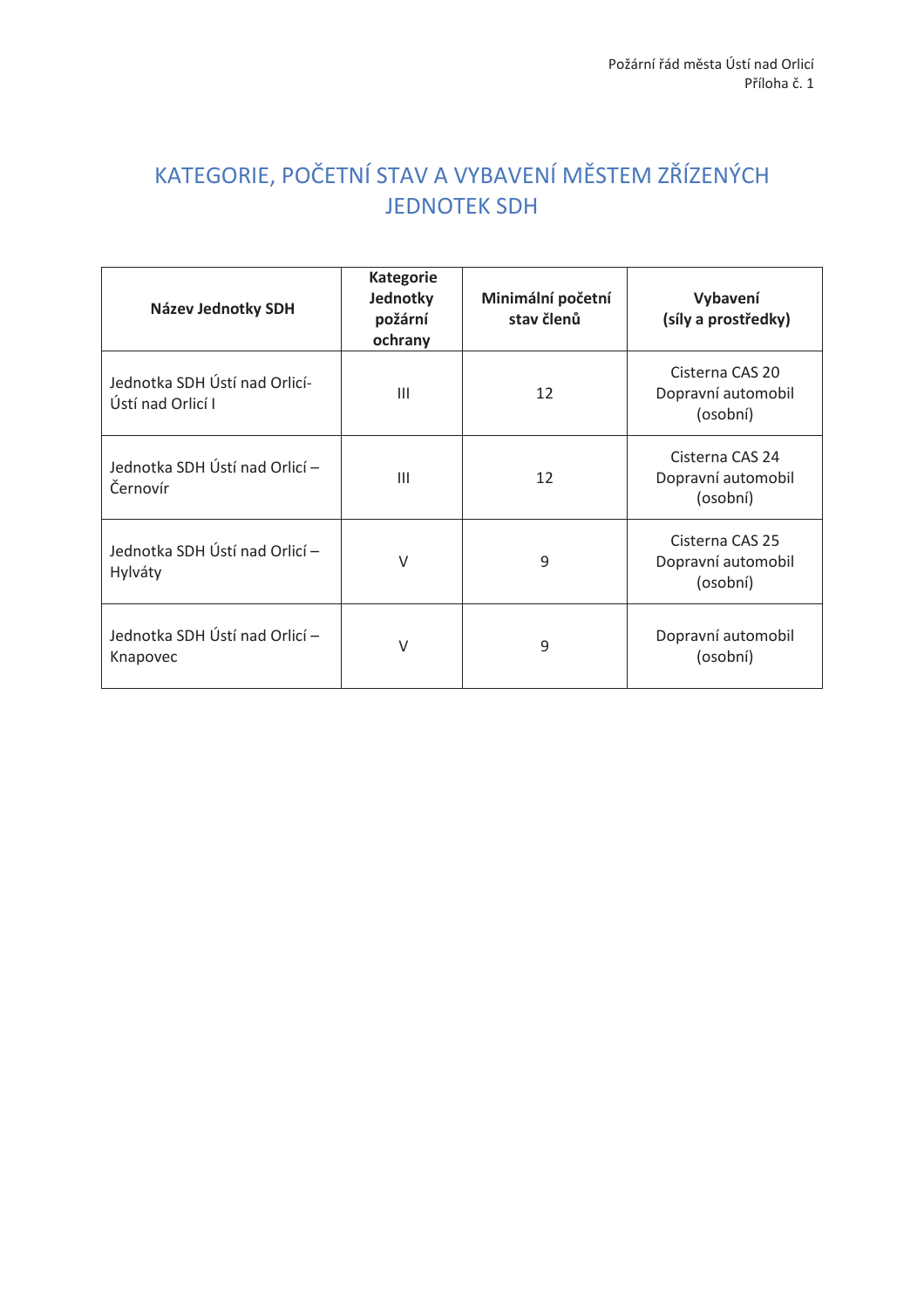# SEZNAM SIL A PROSTŘEDKŮ JEDNOTEK POŽÁRNÍ OCHRANY Z POŽÁRNÍHO POPLACHOVÉHO PLÁNU PARDUBICKÉHO KRAJE

V případě vzniku požáru nebo jiné mimořádné události jsou pro poskytnutí pomoci na území města určeny v I. stupni požárního poplachu následující jednotky požární ochrany (dále jen JPO):

### Katastrální území Ústí nad Orlicí

|                    | První JPO          | Druhá JPO         | Třetí JPO      | Čtvrtá JPO   |
|--------------------|--------------------|-------------------|----------------|--------------|
| Název jednotky     | <b>Stanice HZS</b> | Jednotka SDH      | Jednotka SDH   | Jednotka SDH |
|                    | Ústí nad Orlicí    | Ústí nad Orlicí I | Cernovír       | Hylváty      |
| Kategorie jednotky | JPO I              | JPO III           | <b>JPO III</b> | <b>JPO V</b> |
| Ev. č. jednotky    | 534010             | 534105            | 534307         | 534397       |

### Katastrální území České Libchavy

|                    | První JPO       | Druhá JPO         | Třetí JPO   | Čtvrtá JPO     |
|--------------------|-----------------|-------------------|-------------|----------------|
| Název jednotky     | Stanice HZS     | Jednotka SDH      | Stanice HZS | Jednotka SDH   |
|                    | Ústí nad Orlicí | Ústí nad Orlicí I | Žamberk     | České Libchavy |
| Kategorie jednotky | JPO I           | JPO III           | JPO I       | <b>JPO V</b>   |
| Ev. č. jednotky    | 534010          | 534105            | 534013      | 534315         |

### Katastrální území Dolní Dobrouč

|                    | První JPO       | Druhá JPO     | Třetí JPO    | Čtvrtá JPO     |
|--------------------|-----------------|---------------|--------------|----------------|
| Název jednotky     | Stanice HZS     | Jednotka SDH  | Jednotka SDH | Jednotka SDH   |
|                    | Ústí nad Orlicí | Dolní Dobrouč | Letohrad     | Cernovír       |
| Kategorie jednotky | JPO I           | JPO III       | JPO II       | <b>JPO III</b> |
| Ev. č. jednotky    | 534010          | 534108        | 534104       | 534307         |

### Katastrální území Hnátnice

|                    | První JPO       | Druhá JPO      | Třetí JPO    | Čtvrtá JPO   |
|--------------------|-----------------|----------------|--------------|--------------|
| Název jednotky     | Stanice HZS     | Jednotka SDH   | Jednotka SDH | Jednotka SDH |
|                    | Ústí nad Orlicí | Dolní Dobrouč  | Cernovír     | Hnátnice     |
| Kategorie jednotky | JPO I           | <b>JPO III</b> | JPO III      | <b>JPO V</b> |
| Ev. č. jednotky    | 534010          | 534108         | 534307       | 534416       |

#### Katastrální území Hrádek

|                    | První JPO          | Druhá JPO         | Třetí JPO      | Čtvrtá JPO      |
|--------------------|--------------------|-------------------|----------------|-----------------|
| Název jednotky     | <b>Stanice HZS</b> | Jednotka SDH      | Jednotka SDH   | Jednotka SDH    |
|                    | Ústí nad Orlicí    | Ústí nad Orlicí I | Cernovir       | Horní Sloupnice |
| Kategorie jednotky | JPO I              | JPO III           | <b>JPO III</b> | <b>JPO III</b>  |
| Ev. č. jednotky    | 534010             | 534105            | 534307         | 534109          |

#### Katastrální území Libchavy

|                    | První JPO       | Druhá JPO         | Třetí JPO    | Čtvrtá JPO     |
|--------------------|-----------------|-------------------|--------------|----------------|
| Název jednotky     | Stanice HZS     | Jednotka SDH      | Jednotka SDH | Jednotka SDH   |
|                    | Ústí nad Orlicí | Ústí nad Orlicí I | Cernovír     | Dolní Libchavy |
| Kategorie jednotky | JPO I           | <b>JPO III</b>    | JPO III      | <b>JPO V</b>   |
| Ev. č. jednotky    | 534010          | 534105            | 534307       | 534321         |

### Katastrální území Orlické Podhůří

|                    | První JPO       | Druhá JPO          | Třetí JPO          | Čtvrtá JPO      |
|--------------------|-----------------|--------------------|--------------------|-----------------|
| Název jednotky     | Stanice HZS     | Jednotka SDH       | Jednotka SDH       | Jednotka SDH    |
|                    | Ústí nad Orlicí | Brandýs nad Orlicí | LÚstí nad Orlicí L | Orlické Podhůří |
| Kategorie jednotky | JPO I           | <b>JPO III</b>     | JPO III            | <b>JPO V</b>    |
| Ev. č. jednotky    | 534010          | 534100             | 534105             | 534421          |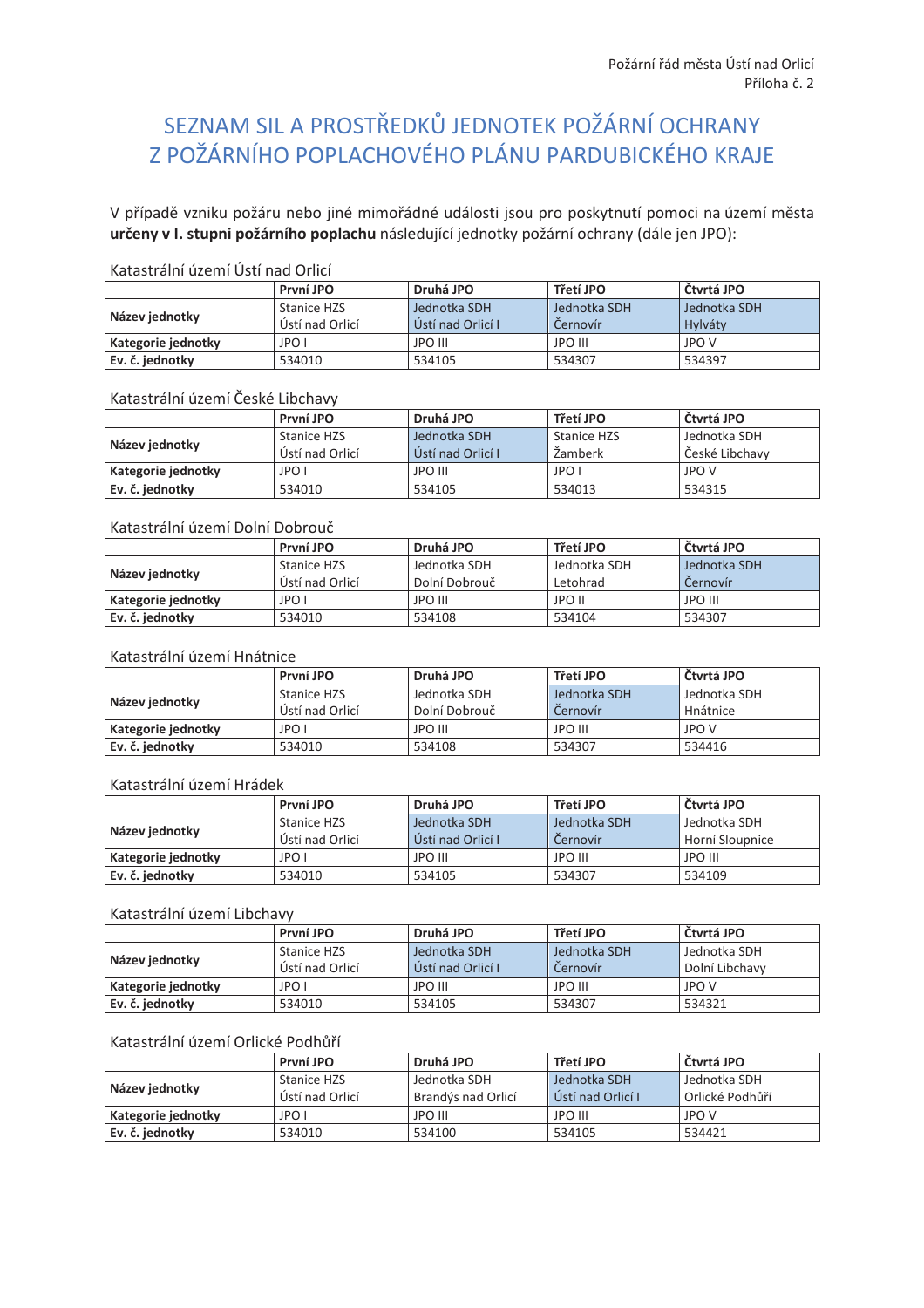### Katastrální území Řetová

|                    | První JPO       | Druhá JPO         | Třetí JPO       | Čtvrtá JPO   |
|--------------------|-----------------|-------------------|-----------------|--------------|
| Název jednotky     | Stanice HZS     | Jednotka SDH      | Jednotka SDH    | Jednotka SDH |
|                    | Ústí nad Orlicí | Ústí nad Orlicí I | Horní Sloupnice | Řetová       |
| Kategorie jednotky | JPO I           | <b>JPO III</b>    | <b>JPO III</b>  | <b>JPO V</b> |
| Ev. č. jednotky    | 534010          | 534105            | 531109          | 534423       |

### Katastrální území Řetůvka

|                    | První JPO       | Druhá JPO         | Třetí JPO       | Čtvrtá JPO   |
|--------------------|-----------------|-------------------|-----------------|--------------|
| Název jednotky     | Stanice HZS     | Jednotka SDH      | Jednotka SDH    | Jednotka SDH |
|                    | Ústí nad Orlicí | Ústí nad Orlicí I | Horní Sloupnice | Řetůvka      |
| Kategorie jednotky | JPO I           | <b>JPO III</b>    | <b>JPO III</b>  | <b>JPO V</b> |
| Ev. č. jednotky    | 534010          | 534105            | 531109          | 534378       |

### Katastrální území Sopotnice

|                    | První JPO       | Druhá JPO         | Třetí JPO      | Čtvrtá JPO   |
|--------------------|-----------------|-------------------|----------------|--------------|
| Název jednotky     | Stanice HZS     | Jednotka SDH      | Jednotka SDH   | Jednotka SDH |
|                    | Ústí nad Orlicí | Ústí nad Orlicí I | Cernovír       | Sopotnice    |
| Kategorie jednotky | JPO I           | <b>JPO III</b>    | <b>JPO III</b> | <b>JPO V</b> |
| Ev. č. jednotky    | 534010          | 534105            | 534307         | 534397       |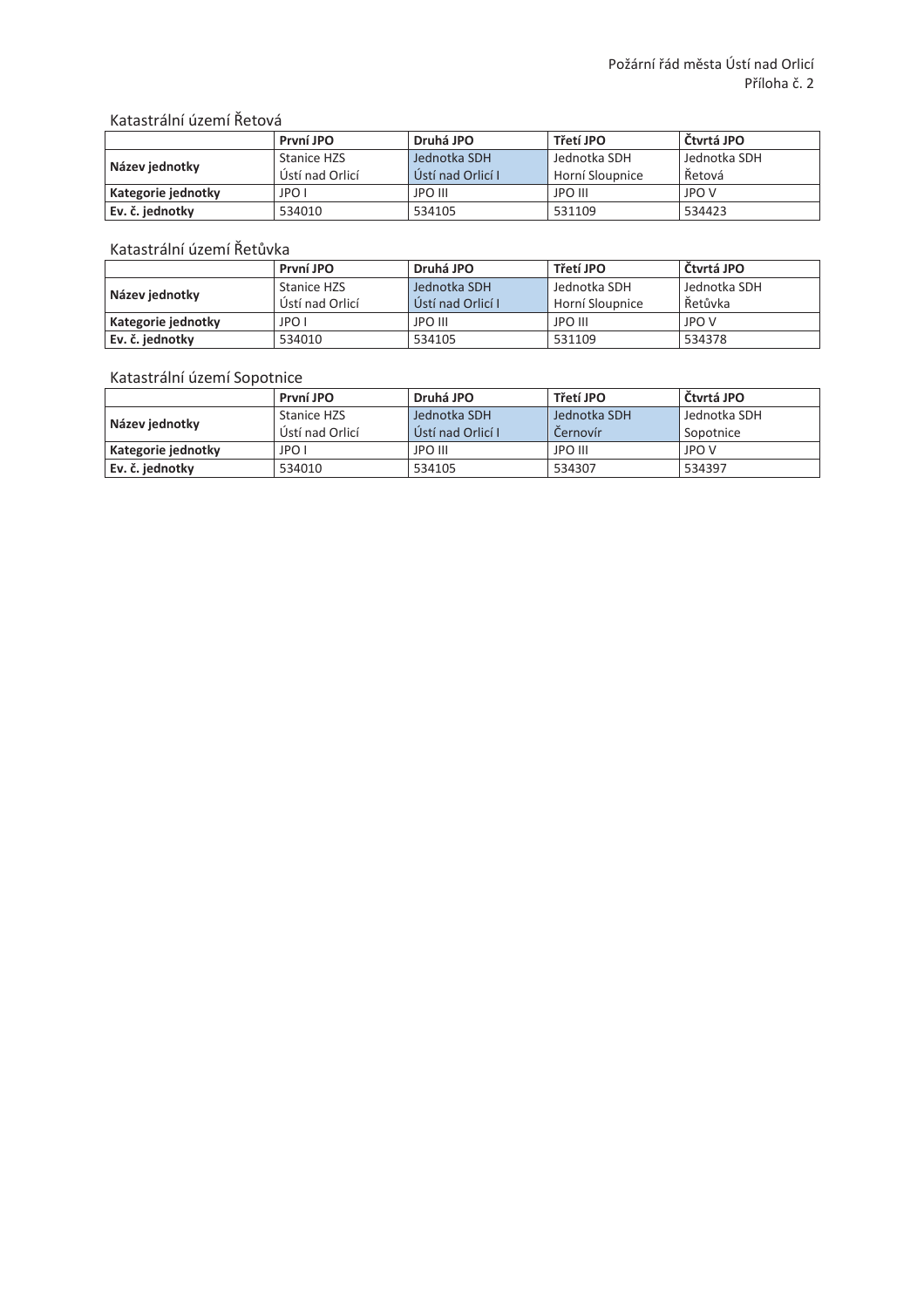# PŘEHLED ZDROJŮ POŽÁRNÍ VODY MĚSTA ÚSTÍ NAD ORLICÍ VYČLENĚNÝCH PRO ÚČELY ODBĚRU VODY K HAŠENÍ

### 1. Umělé zdroje vody pro hašení požárů

| P. č. | umístění                                          | Typ          | Tlak/Průtok  | Ev. č. |
|-------|---------------------------------------------------|--------------|--------------|--------|
|       |                                                   |              | $MPa/$ $I/s$ |        |
| 1.    | Lázeňská (zastávka BUS)                           | $\mathsf{N}$ | 8,4 > 8      | 1001   |
| 2.    | Jilemnického 1481 (Dům Barev)                     | N            | 8/>8         | 1003   |
| 3.    | Čs Armády (parkoviště Rieter)                     | $\mathsf{N}$ | 7,4/>8       | 1009   |
| 4.    | Čs Armády (mezi lékárnou a internou-čp.244 a 262) | P            | 5/>8         | 1013   |
| 5.    | Smetanova 510 (KD Poprad)                         | $\mathsf{N}$ | 2,8/>8       | 1023   |
| 6.    | Špindlerova 688                                   | P            | $2,8/$ > 6,1 | 1026   |
| 7.    | Na Výsluní 288                                    | P            | 7,5/>8       | 1030   |
| 8.    | Špindlerova 1143                                  | P            | 4,2/7,5      | 1032   |
| 9.    | Polská (Náměstí Svobody)                          | P            | $5/$ > 8     | 1043   |
| 10.   | Jana a Josef Kovářů 772                           | N            | $5/$ > 8     | 1048   |
| 11.   | Družstevní 328                                    | N            | 1,2/4        | 1058   |
| 12.   | Křiž. Chodská – Polská 1230                       | P            | 4/7,3        | 1069   |
| 13.   | Bratří Čapků 1168                                 | N            | 4/7,2        | 1075   |
| 14.   | Cihlářská (U Tesca)                               | $\mathsf{N}$ | $5/$ > 8     | 1080   |
| 15.   | Letohradská (Stop Shop)                           | $\mathsf{N}$ | 4,2/7,5      | 1088   |
| 16.   | Boženy Němcové 99                                 | P            | 1,9/5        | 1099   |
| 17.   | Na Pláni (trafostanice)                           | N            | 3,8/7,1      | 1109   |
| 18.   | U Letiště 1463/1464                               | P            | 4/7,3        | 1114   |
| 19.   | Dukelská 498 (točna)                              | P            | 2,8/5,1      | 1136   |
| 20.   | Dukelská (křižovatka U bistra)                    | $\mathsf{N}$ | 3,2/6,5      | 1145   |
| 21.   | Dukelská 323                                      | N            | 2/5,1        | 1147   |
| 22.   | křižovatka J. Nygrína / M. R. Štefánika           | P            | 4,6/7,8      | 1211   |
| 23.   | Ježkova 1062 (Roškotovo divadlo)                  | P            | 3,8/7,1      | 1224   |
| 24.   | Zborovská (stadion - za bránou)                   | P            | 3,6/6,9      | 1229   |
| 25.   | Královéhradecká 719 (U Quanta)                    | N            | 3,2/6,5      | 1231   |
| 26.   | V Lukách 1362 (Aqua park)                         | N            | 2,5/5,8      | 1234   |
| 27.   | Q. Kociána 915                                    | P            | 3,4/6,7      | 1238   |
| 28.   | Jilemnického 181                                  | ${\sf N}$    | 4/7,3        | 1265   |
| 29.   | Vrbová 438                                        | N            | 2,5/5,8      | 1285   |
| 30.   | Nerudova (na koci ulice)                          | P            | 3,4/6,7      | 1305   |
| 31.   | Švermova 148                                      | P            | 3,6/6,9      | 1325   |
| 32.   | Švermova 399                                      | P            | 3,2/6,5      | 1328   |
| 33.   | Třebovská 128                                     | N            | 3,8/7,1      | 1333   |
| 34.   | křižovatka Třebovská x Krátká                     | P            | 2/5,2        | 1350   |
| 35.   | Sokolská 97                                       | $\mathsf{N}$ | 5,5/>8       | 1400   |
| 36.   | Sokolská (MŠ)                                     | P            | 5,4/>8       | 1408   |
| 37.   | Karpatská 203                                     | N            | 5 / > 8      | 1413   |
| 38.   | Sokolská 5 (UO TEX s.r.o.)                        | N            | 3/6,3        | 1425   |